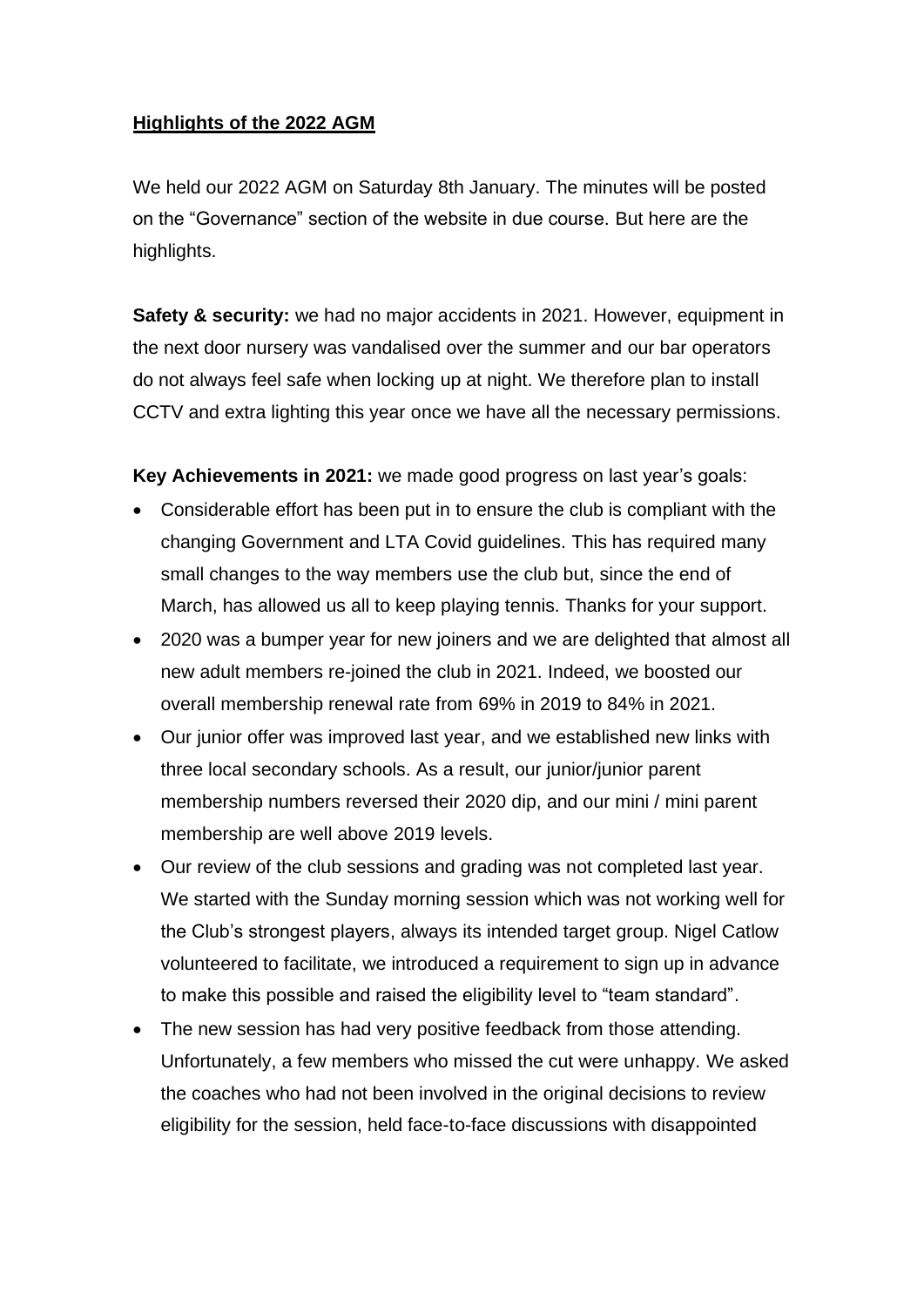members and released unused courts so that they could continue to organise games at 9am on Sunday.

- Our review after four months of operation concluded that the changes to the session had been a success and, apart from reducing the court allocation for the session from 6 to 5, we decided not to make further changes.
- Two suggestions for further changes to the Sunday session were put forward at the AGM. The full minutes will explain in more depth why the Committee has decided not to adopt these suggestions.
- An unexpected goal for last year was to replace our Head Coach, Andy Te, who, after 16 years with the club, has decided to move his family to Manchester. The fact that over 180 members sent messages of thanks and support, and more than 85 attended the AGM to see him off, is testament to how much he will be missed. Fortunately, in Alex Jackson, the Committee believes that we have an excellent replacement for Andy.

## **Key Goals for 2022**

- Ensure a smooth transition between Andy and new Head Coach Alex Jackson.
- To enhance our junior offer, boosting membership & coaching attendances.
- To update our facilities plan in preparation for renewing our court surfaces and floodlighting.
- Finish and implement the outstanding work on grading and club sessions.

**Accounts:** in the year to March 2021, LTCL reported a net surplus of almost £25k, up from £7k in the previous year. The increase was due to a £20k covid grant, which will be put towards improving the playing surfaces and floodlighting. Financial assets stood at approximately £97k at March 31<sup>st</sup>. Irene Gawne was confirmed as the 'Independent Examiner' of our accounts.

After 15 years, Paul Carton is stepping down as Treasurer. Huge thanks go to him for all he has done over that period. Enjoy a well-earned rest Paul.